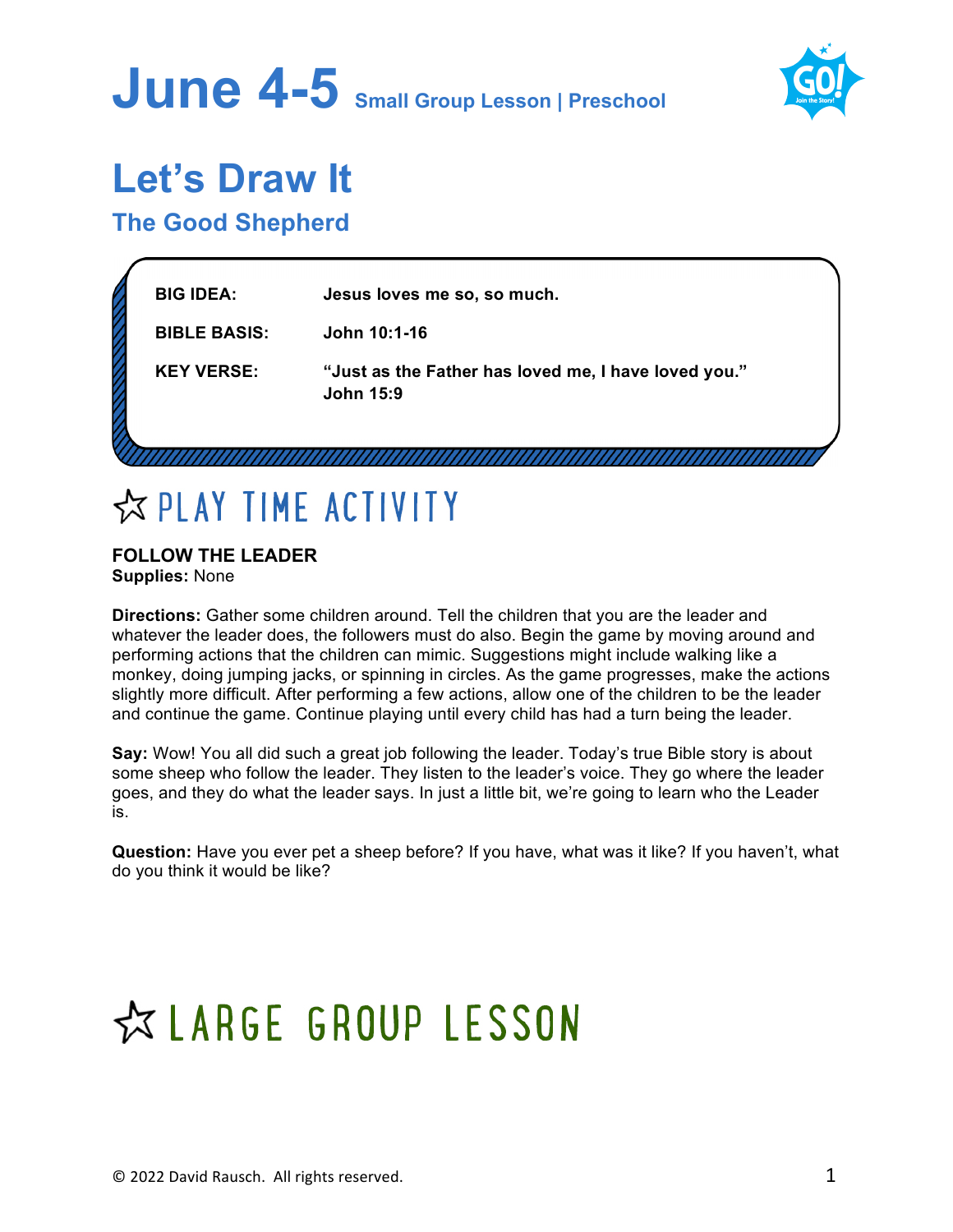# **June 4-5 Small Group Lesson | Preschool**



## ☆ SMALL GROUP ACTIVITIES

**SAY BAA** (Application Activity) **Supplies:** Blindfold (1 per group)

**Directions:** Put a blindfold on one of the children. Tell the blindfolded child that they are the sheep and you are the Shepherd. Tell the other children that when you point to them, they must say, "Follow me." The blindfolded child must listen carefully for the voice of the Shepherd. If they hear someone else's voice, they must do nothing and remain silent. But if they hear your voice, they must say, "Baa!" Begin by pointing to the other children in the group and having them say, "Follow me." After pointing to any number of children, say, "Follow me" yourself. The blindfolded child should respond with a "baa" when they hear your voice. Continue playing until every child has had a turn being the sheep.

**Question:** How hard was it to know if you were hearing the Shepherd's voice or someone else's voice?

**Say:** In our Bible story for today, we learned that Jesus is like a Good Shepherd and we are like His sheep. We have to listen carefully for Jesus' voice. If we follow Jesus and do what He tells us, He cares for us just like a shepherd cares for his sheep. **Jesus loves us so, so much!**

**SHEEP, SHEEP, WOLF** (Application Activity) **Supplies:** None

**Directions:** "Sheep, Sheep, Wolf" is played just like "Duck, Duck, Goose." Have the children sit in a circle. Choose one child to be the sheep. The sheep must walk around the outside of the circle while tapping on the head or shoulder of each child they pass. If they tap a child and say, "Sheep," nothing happens and the child continues around the circle. If they tap a child and say, "Wolf," the child who was tapped becomes the wolf and must chase the sheep around the circle. If the sheep makes it all the way around the circle and sits in the wolf's spot without being tagged, the wolf now becomes the sheep and a new round is played. But if the wolf tags the sheep before the sheep sits down, the "sheep" child must play another round as the sheep. Continue playing for as long as time and interest allow.

**Say:** Our Bible story for today says that we are like sheep. But who is our Good Shepherd? *(Children answer.)* That's right—Jesus is our Good Shepherd. He cares for us and protects us so we don't have to be afraid.

**Question:** How do you think Jesus cares for you and protects you like a Good Shepherd?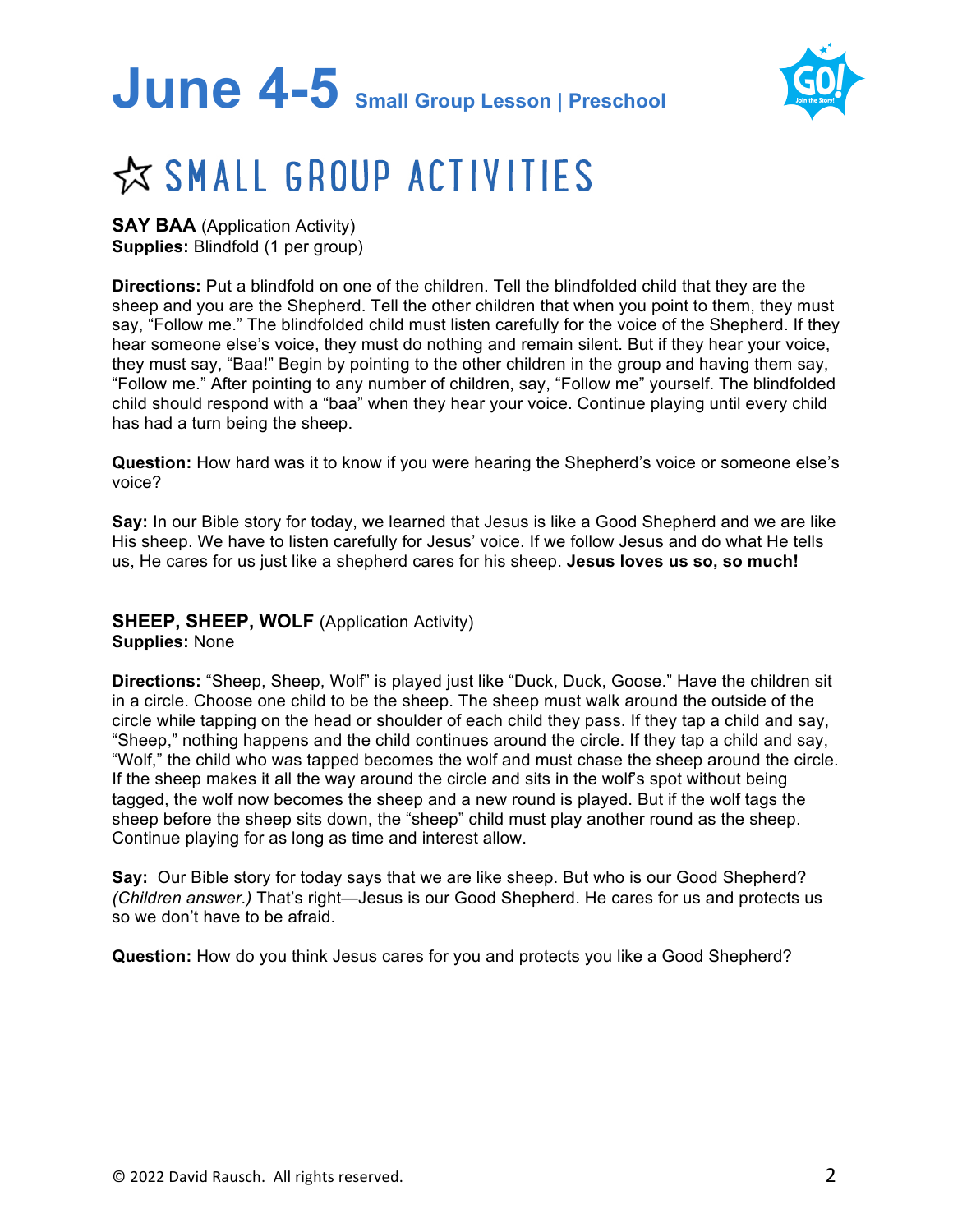



**HOT LAVA** (Bible Memorization Activity) **Supplies: Tape (1 roll)** 

**Preparation:** Create a tape line on the floor in a zig-zag pattern. The line should be about 10 feet long.

#### **Today's Bible verse:**

"Just as the Father *(point up with both hands)* has loved me *(hug yourself)*, I *(point to yourself with both thumbs)* have loved *(hug yourself again)* you *(point to children)*." John 15:9 *(extend hands like you're holding a book)*.

**Directions:** Practice the verse together until the children can remember it. When ready, tell the children to pretend like the floor is hot lava and the only safe passage across is on the tape line. Challenge the children to walk the line one at a time while reciting the verse aloud. If they step off of the line, they must begin again. After all of the children complete one trip across the hot lava, play additional rounds using different methods for crossing the lava, such as walking backwards or hopping on one foot.

**LET'S DRAW IT** (Bible Story Review Activity) **Supplies:** Butcher block paper (1 large sheet), markers or crayons

**Directions:** Give the children markers or crayons and have them gather around a large piece of butcher block paper. Ask the children, "What happened first in the today's Bible story?" Allow the children to answer. Then, tell the children to draw that part of the story. They can each create their own drawings on the paper. When finished, ask the children what happened next in the story. Then, just like before, have them draw that part of the story. As the story unfolds, so will the drawings. When finished, consider hanging the butcher block paper on the wall for the children to see.

### **COLORING SHEET AND SNACK TIME** (GO! Deeper Activity)

**Directions:** During the large group storytelling time, children will receive a coloring sheet with missing pictures. As the story progresses, the children will draw the missing pictures. For this activity, allow the children to color their now-completed coloring sheet. While the children are coloring, give them a snack to eat and ask the following questions to help them go deeper into the story:

**Question:** What was your favorite part of today's Bible story?

**Question:** The Good Shepherd takes care of His sheep. How do you think Jesus takes care of you?

**Say:** Today we learned that Jesus is like a Good Shepherd and we are like His sheep. He cares for us and protects us. That's because **Jesus loves us so, so much!** Let's say a prayer and ask Jesus to protect us from the things that frighten us.